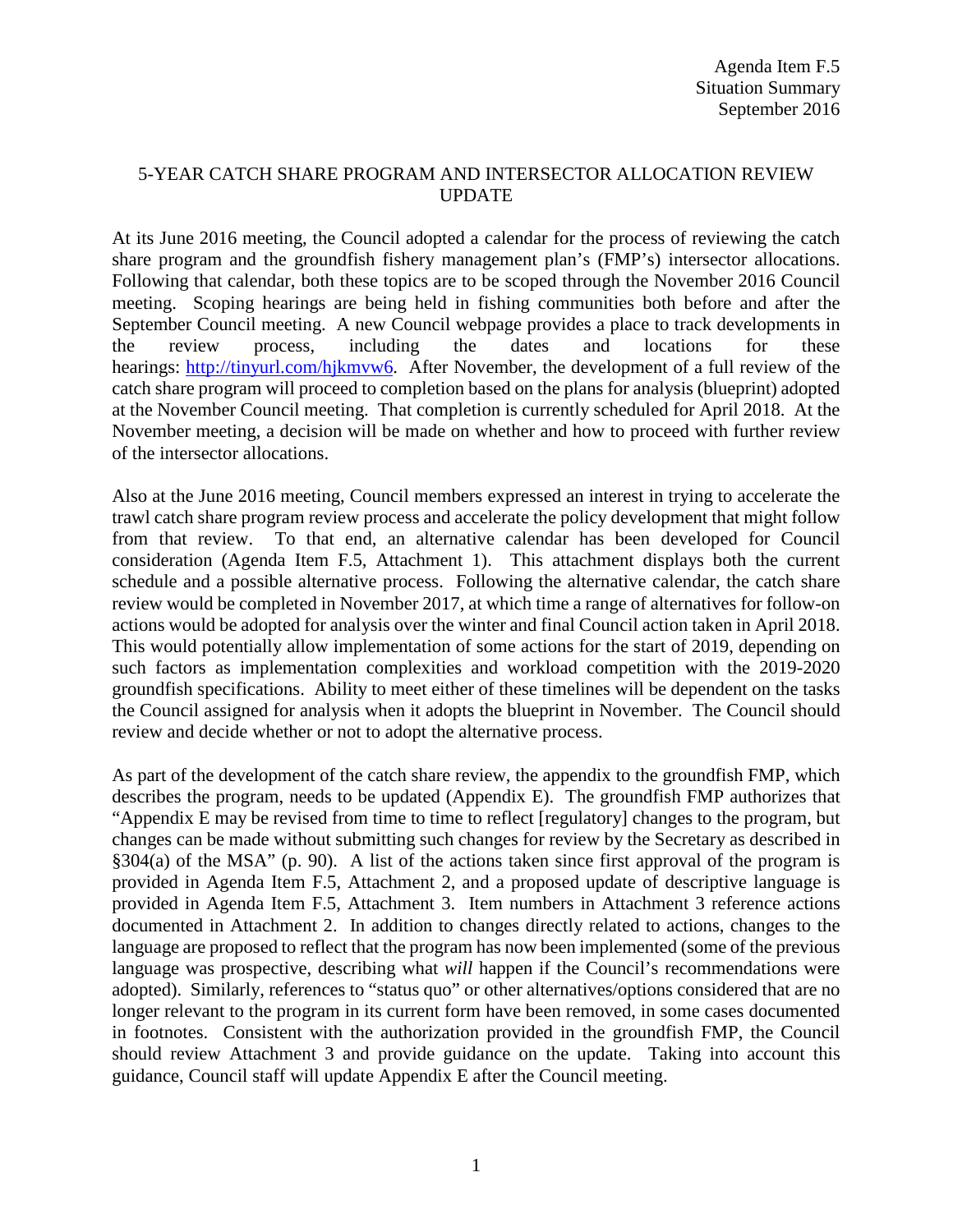At this meeting, under Agenda Item G.5, the Council will advise the chair on the appointment of the Community Advisory Board (CAB). In addition to appointing members, a CAB chair will need to be identified. At its June 2016 meeting, the Council identified the following charge for this group:

The Community Advisory Board is charged with providing the perspective of fishing communities on performance of the trawl catch share program, possible improvements to the program and other advice requested by the Council that may inform the program review. These perspectives may include but are not limited to the views of local harvesters, fish buyers and processors, materials and service providers, and others impacted by the trawl rationalization program. Harvest interests include the perspective of vessel, permit, and quota share owners as well as crew members. Others impacted may include service providers such as observers and observer providers.

The CAB's first meeting will be in October or early November, at which time the primary item on its agenda will be the review of the blueprint for the 5-year review. In addition to the draft blueprint, summaries from the community hearings will also be available for CAB consideration.

With respect to the scoping process for the intersector allocations in the FMP, and the Amendment 21 allocations in particular, a preliminary assessment of the performance of current groundfish FMP allocations has been developed (Agenda Item F.5, Attachment 5). This attachment is identical to one that was provided at the hearings except that here there is an additional section that provides staff identified "Policy Issues for Possible Consideration."

On July 27, 2016, the National Marine Fisheries Service (NMFS) released a fishery allocation review policy (Policy Directive 01-119, [www.nmfs.noaa.gov/op/pds/documents/01/01-119.pdf\)](http://www.nmfs.noaa.gov/op/pds/documents/01/01-119.pdf). This policy is intended to "provide a mechanism to ensure fisheries allocations are periodically evaluated to remain relevant to current conditions" and to "improve transparency and minimize conflict for a process that is often controversial." The policy directive has three steps, the first is to identify triggers for a review, the second is the review, and the third is evaluation of alternative allocations. The scoping that is currently under way in the Council process corresponds to the second step (a review of the allocations). NMFS guidance on this second step states in part, as follows.

. . . This review will assist the Councils in determining whether or not the development and evaluation of allocation options is warranted, and is not, in and of itself, a trigger to initiate an FMP amendment (or framework adjustment, if appropriate) to consider alternative allocations. . . . The review should consider the FMP objectives along with other relevant factors that have changed and may be important to the fisheries allocation. . . . Relevant factors are described in the NMFS fisheries allocation factors document (Procedural Directive 01-119-02). At this stage, in depth analyses are not required; however, to ensure transparency, a clear articulation of how the objectives are or are not being met, and a clear rationale on relevant factors considered should be included in the record.

There are two procedural directives companioned with this policy directive—one on criteria for initiating fisheries allocation reviews and one on recommended practices and factors to consider when reviewing and making allocation decisions. This second procedural directive is most relevant to the Council action at hand and is included here as Agenda Item F.5, Attachment 5.